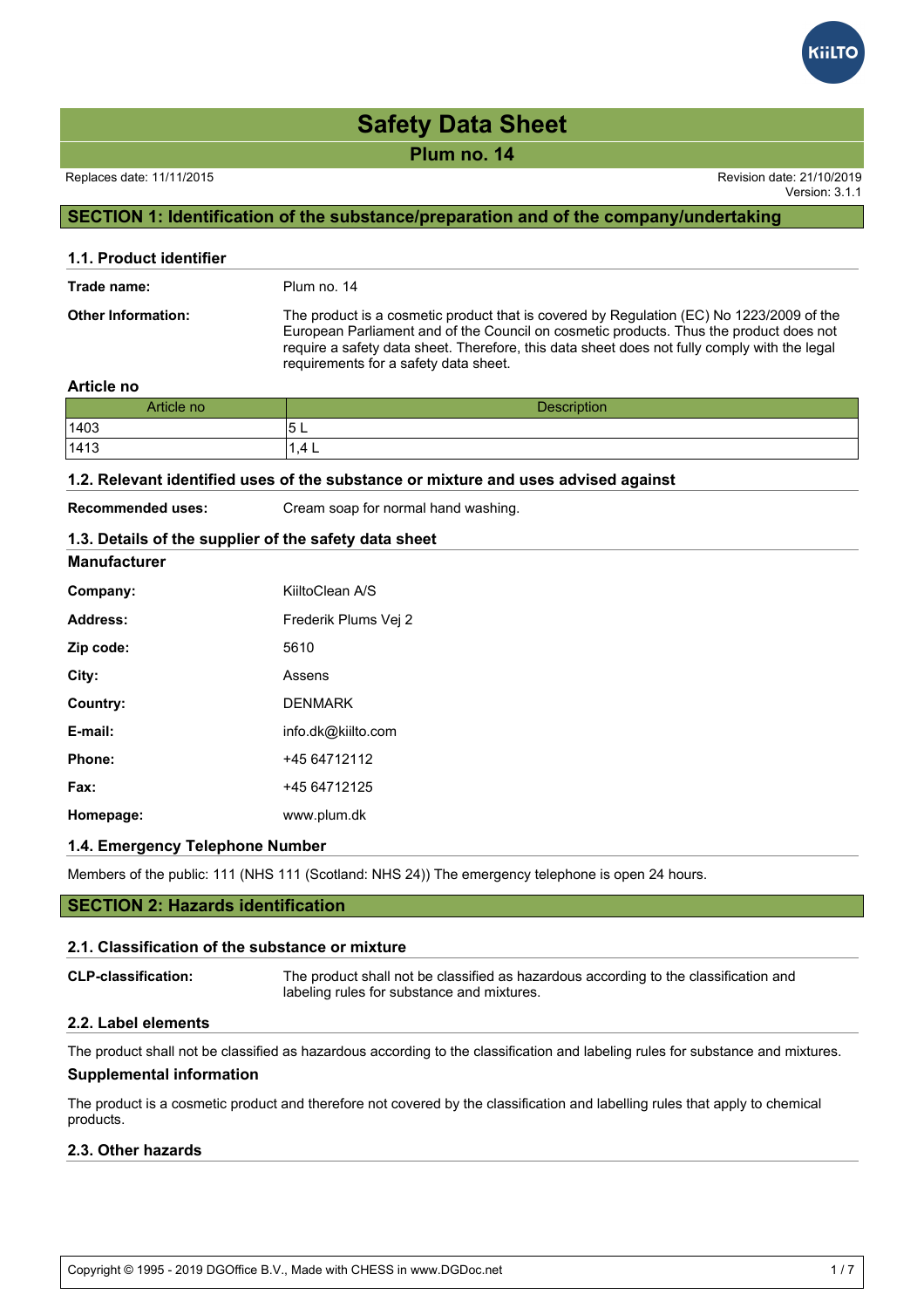**Plum no. 14**

Replaces date: 11/11/2015 Revision date: 21/10/2019 Version: 3.1.1

**GILTC** 

The product does not contain any PBT or vPvB substances.

#### **SECTION 3: Composition/information on ingredients**

#### **3.2. Mixtures**

| Substance                                                   | <b>CAS No</b> | EC No | REACH Reg. No. | Concentration | <b>Notes</b> | CLP-<br>classification |
|-------------------------------------------------------------|---------------|-------|----------------|---------------|--------------|------------------------|
| <b>AQUA</b>                                                 | 7732-18-5     |       |                | $> 80\%$      |              |                        |
| COCAMIDE<br><b>MEA</b>                                      | 68140-00-1    |       |                | $5 - 10%$     |              |                        |
| <b>SODIUM</b><br><b>CHLORIDE</b>                            | 7647-14-5     |       |                | $1 - 5%$      |              |                        |
| <b>LAURYL</b><br><b>GLUCOSIDE</b>                           | 110615-47-9   |       |                | $1 - 5%$      |              |                        |
| <b>DISODIUM</b><br>COCOAMPHODI 68650-39-5<br><b>ACETATE</b> |               |       |                | $1 - 5%$      |              |                        |
| MALIC ACID                                                  | 617-48-1      |       |                | $< 1\%$       |              |                        |
| <b>COCOGLUCOSI</b><br>DE                                    | 141464-42-8   |       |                | $< 1\%$       |              |                        |
| <b>GLYCOL</b><br>DISTEARATE                                 | 627-83-8      |       |                | $< 1\%$       |              |                        |
| <b>GLYCERIN</b>                                             | 56-81-5       |       |                | $< 1\%$       |              |                        |
| <b>PARFUM</b>                                               |               |       |                | $< 1\%$       |              |                        |
| BENZYL<br><b>SALICYLATE</b>                                 | 118-58-1      |       |                | $< 1\%$       |              |                        |
| <b>POTASSIUM</b><br><b>HYDROXIDE</b>                        | 1310-58-3     |       |                | $< 1\%$       |              |                        |
| <b>HEXYL</b><br>CINNAMAL                                    | 101-86-0      |       |                | $< 1\%$       |              |                        |
| CI 16255                                                    | 2611-82-7     |       |                | $< 1\%$       |              |                        |

Please see section 16 for the full text of H-phrases.

#### **SECTION 4: First aid measures**

#### **4.1. Description of first aid measures**

| Inhalation:   | Seek medical advice in case of persistent discomfort.                                                                                                                                                                                                                                                                                                                                                                                                                                                                                                                                                                                                                                                  |
|---------------|--------------------------------------------------------------------------------------------------------------------------------------------------------------------------------------------------------------------------------------------------------------------------------------------------------------------------------------------------------------------------------------------------------------------------------------------------------------------------------------------------------------------------------------------------------------------------------------------------------------------------------------------------------------------------------------------------------|
| Ingestion:    | Wash out mouth thoroughly and drink 1-2 glasses of water in small sips. Seek medical<br>advice in case of persistent discomfort.                                                                                                                                                                                                                                                                                                                                                                                                                                                                                                                                                                       |
| Skin contact: | Wash the skin with water.                                                                                                                                                                                                                                                                                                                                                                                                                                                                                                                                                                                                                                                                              |
| Eye contact:  | Flush with water (preferably using eye wash equipment) until irritation subsides. Seek<br>medical advice if symptoms persist.                                                                                                                                                                                                                                                                                                                                                                                                                                                                                                                                                                          |
| General:      | In case of doubt or if symptoms persist, seek medical advice. The product has been safety<br>evaluated in accordance with Regulation (EC) No 1223/2009 on cosmetic products, Article<br>10. If, despite the implemented safety evaluations, problems or discomfort are still<br>experienced when using the product, please report it to KiiltoClean A/S, info.dk@kiilto.com<br>or phone +45 6471 2112, so that necessary remedial measures can be initiated and the<br>obligation to report serious adverse effects in accordance with Article 23 of the Regulation<br>are met. Serious adverse effects should always be reported to the competent authority of<br>the State where the issue occurred. |

#### **4.2. Most important symptoms and effects, both acute and delayed**

Not relevant, as the product is a cosmetic product.

Copyright © 1995 - 2019 DGOffice B.V., Made with CHESS in www.DGDoc.net 2 / 7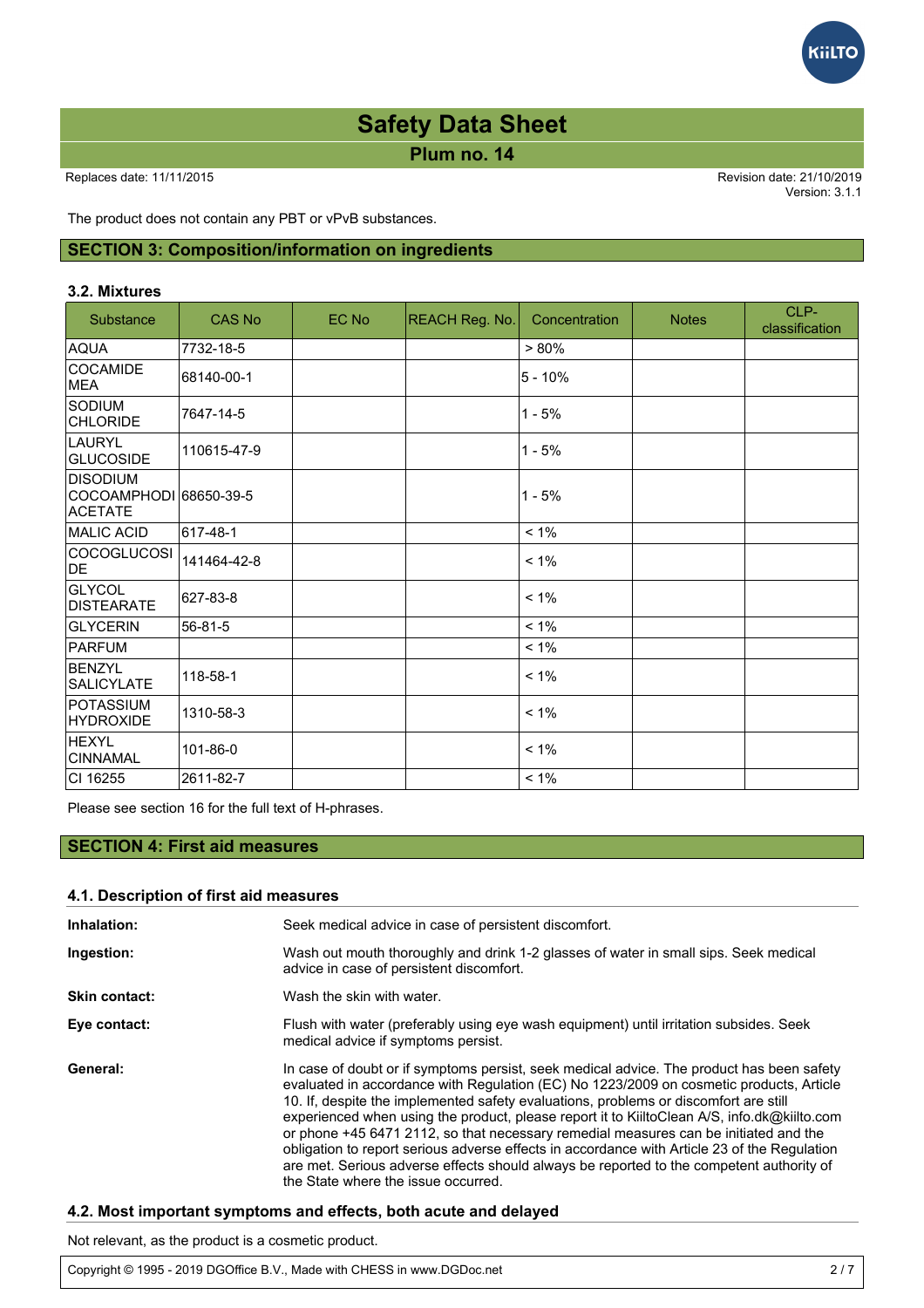**Plum no. 14**

Replaces date: 11/11/2015 Revision date: 21/10/2019

Version: 3.1.1

#### **4.3. Indication of any immediate medical attention and special treatment needed**

No special immediate treatment required.

## **SECTION 5: Fire-fighting measures**

#### **5.1. Extinguishing media**

**Suitable extinguishing media:** The product is not directly flammable. Choose extinguishing agents based on the surrounding fire.

**Unsuitable extinguishing media:** Do not use water stream, as it may spread the fire.

#### **5.2. Special hazards arising from the substance or mixture**

The product is not directly flammable. Avoid inhalation of vapour and fumes - seek fresh air.

#### **5.3. Advice for fire-fighters**

If there is a risk of exposure to vapour and flue gases, a self-contained breathing apparatus must be worn.

#### **SECTION 6: Accidental release measures**

#### **6.1. Personal precautions, protective equipment and emergency procedures**

**For non-emergency personnel:** Keep unnecessary personnel away.

**For emergency responders:** In addition to the above: No special steps are necessary.

#### **6.2. Environmental precautions**

Do not discharge large quantities of concentrated spills and residue into drains.

#### **6.3. Methods and material for containment and cleaning up**

Contain and absorb spill with sand or other absorbent material and transfer to suitable waste containers. Rinse with water. Wipe up minor spills with a cloth.

#### **6.4. Reference to other sections**

See section 8 for type of protective equipment. See section 13 for instructions on disposal.

#### **SECTION 7: Handling and storage**

#### **7.1. Precautions for safe handling**

No special requirements.

#### **7.2. Conditions for safe storage, including any incompatibilities**

Storage temperature: 0-30 °C.

#### **7.3. Specific end use(s)**

None.

#### **SECTION 8: Exposure controls/personal protection**

#### **8.1. Control parameters**

Copyright © 1995 - 2019 DGOffice B.V., Made with CHESS in www.DGDoc.net 3 / 7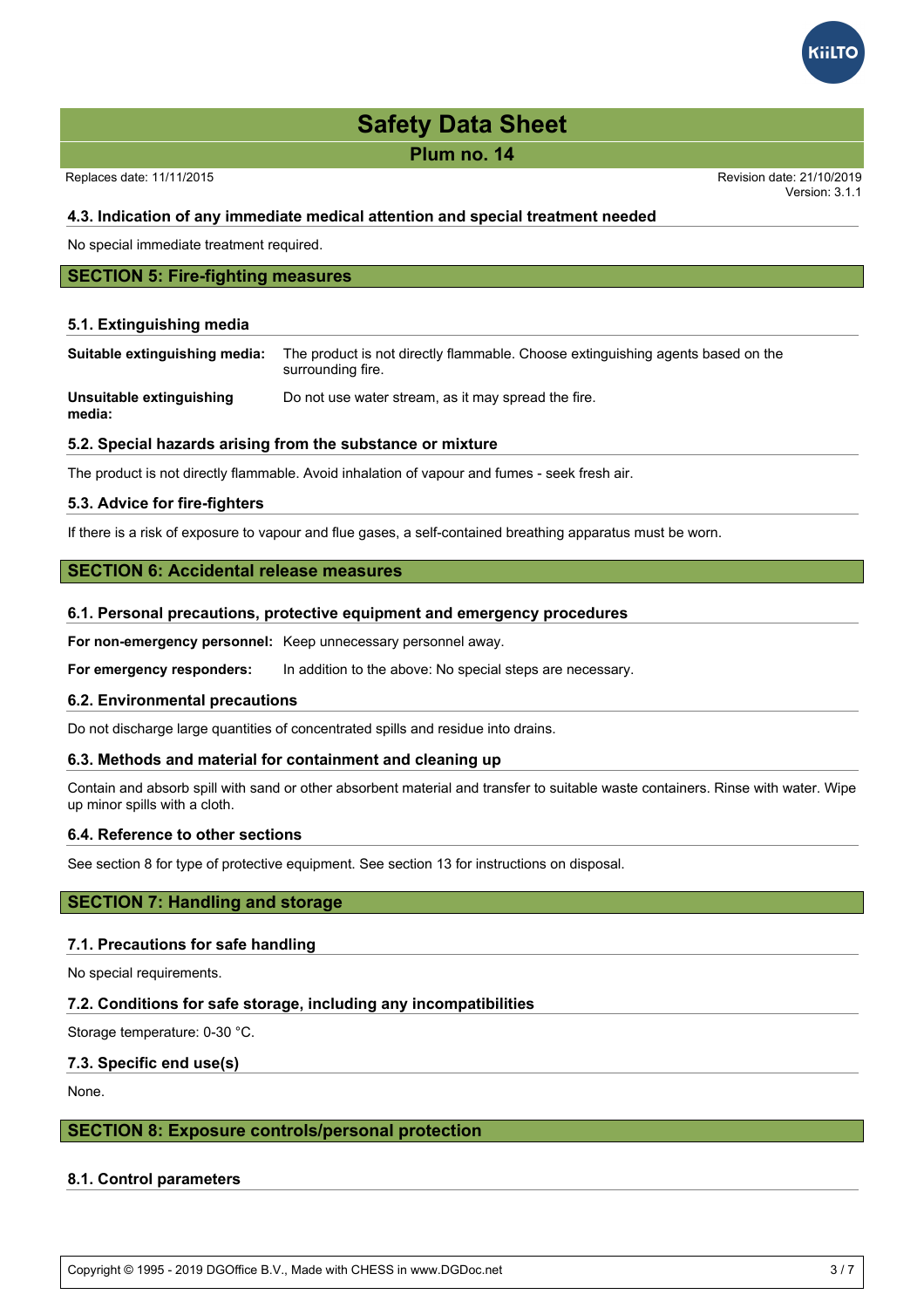

## **Plum no. 14**

Replaces date: 11/11/2015 Revision date: 21/10/2019

Version: 3.1.1

| Occupational exposure limit:                                            | Contains no substances subject to reporting requirements |
|-------------------------------------------------------------------------|----------------------------------------------------------|
| <b>Other Information:</b>                                               | The product requires no special exposure control.        |
| 8.2. Exposure controls                                                  |                                                          |
| Appropriate engineering<br>controls:                                    | Wear the personal protective equipment specified below.  |
| Personal protective equipment, Not required.<br>eye/face protection:    |                                                          |
| Personal protective equipment, Not required.<br>skin protection:        |                                                          |
| Personal protective equipment, Not required.<br>hand protection:        |                                                          |
| Personal protective equipment, Not required.<br>respiratory protection: |                                                          |
| <b>Environmental exposure</b><br>controls:                              | Ensure compliance with local regulations for emissions.  |

## **SECTION 9: Physical and chemical properties**

#### **9.1. Information on basic physical and chemical properties**

| Parameter                               |                                  | Value/unit     |  |
|-----------------------------------------|----------------------------------|----------------|--|
| <b>State</b>                            | Viscous liquid.                  |                |  |
| Colour                                  | Pink                             |                |  |
| Odour                                   | Perfumed odour                   |                |  |
| Solubility                              | Soluble in the following: Water. |                |  |
| Explosive properties                    | Non-explosive                    |                |  |
| Oxidising properties                    | N/A                              |                |  |
| Parameter                               | Value/unit                       | <b>Remarks</b> |  |
| pH (solution for use)                   | No data                          |                |  |
| pH (concentrate)                        | $8.3 - 8.9$                      |                |  |
| Melting point                           | No data                          |                |  |
| Freezing point                          | No data                          |                |  |
| Initial boiling point and boiling range | No data                          |                |  |
| <b>Flash Point</b>                      | No data                          |                |  |
| Evaporation rate                        | No data                          |                |  |
| Flammability (solid, gas)               | No data                          |                |  |
| <b>Flammability limits</b>              | No data                          |                |  |
| <b>Explosion limits</b>                 | No data                          |                |  |
| Vapour pressure                         | No data                          |                |  |
| Vapour density                          | No data                          |                |  |
| Relative density                        | No data                          |                |  |
| Partition coefficient n-octonol/water   | No data                          |                |  |
| Auto-ignition temperature               | No data                          |                |  |
| Decomposition temperature               | No data                          |                |  |
| Viscosity                               | 3000 - 5500 cps                  |                |  |
| Odour threshold                         | No data                          |                |  |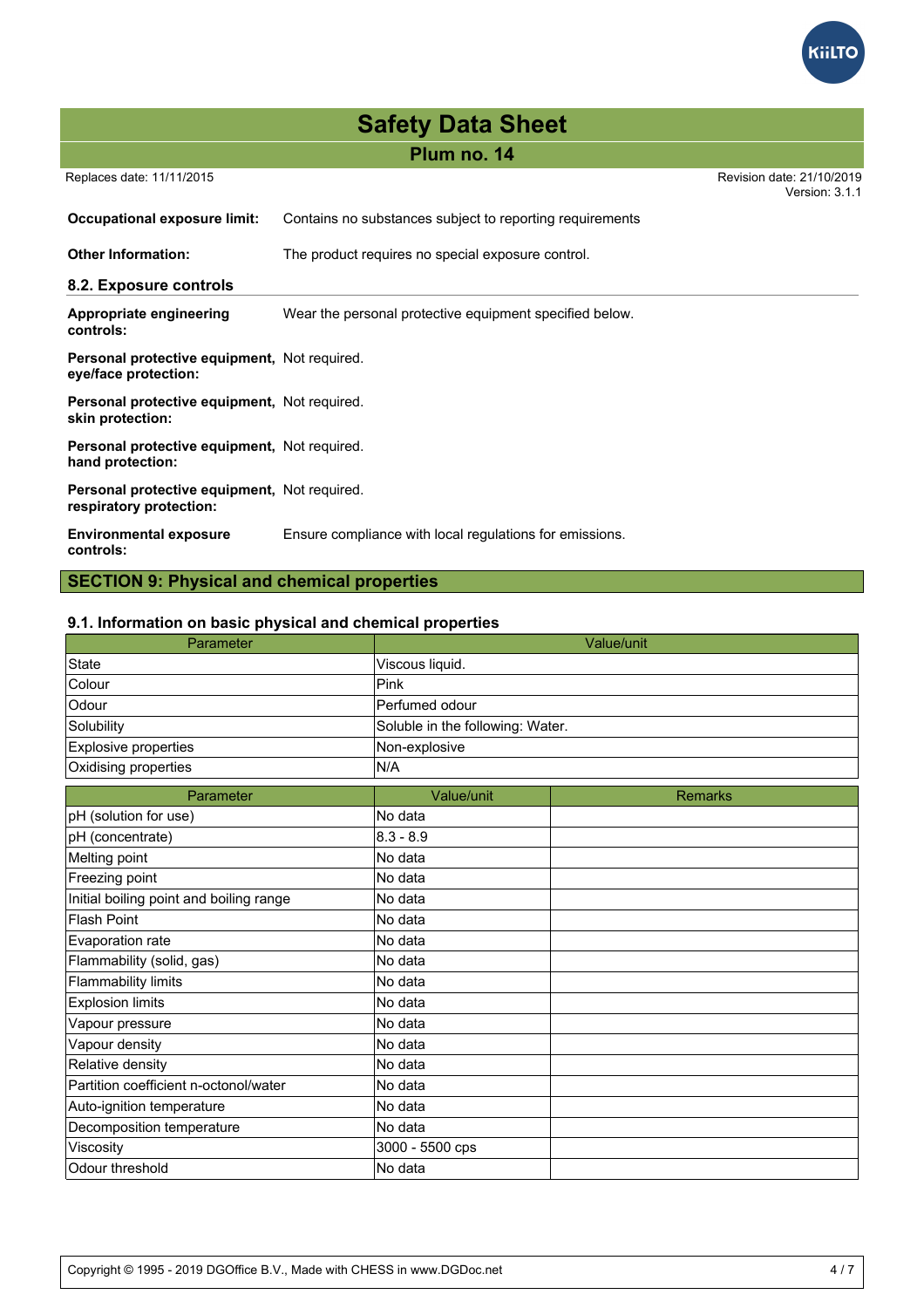

#### **11.1. Information on toxicological effects**

| Acute toxicity - oral:                                     | Ingestion of large quantities may cause discomfort. The product does not have to be<br>classified. |
|------------------------------------------------------------|----------------------------------------------------------------------------------------------------|
| Acute toxicity - dermal:                                   | The product does not have to be classified.                                                        |
| Acute toxicity - inhalation:                               | The product does not have to be classified.                                                        |
| <b>Skin corrosion/irritation:</b>                          | The product does not have to be classified.                                                        |
| Serious eye damage/eye<br>irritation:                      | Temporary irritation. The product does not have to be classified.                                  |
| <b>Respiratory sensitisation or</b><br>skin sensitisation: | The product does not have to be classified.                                                        |
| Germ cell mutagenicity:                                    | The product does not have to be classified.                                                        |
| <b>Carcinogenic properties:</b>                            | The product does not have to be classified.                                                        |
| <b>Reproductive toxicity:</b>                              | The product does not have to be classified.                                                        |
| <b>Single STOT exposure:</b>                               | The product does not have to be classified.                                                        |
| <b>Repeated STOT exposure:</b>                             | The product does not have to be classified.                                                        |
| <b>Aspiration hazard:</b>                                  | The product does not have to be classified.                                                        |

Copyright © 1995 - 2019 DGOffice B.V., Made with CHESS in www.DGDoc.net 5 / 7

**iilT**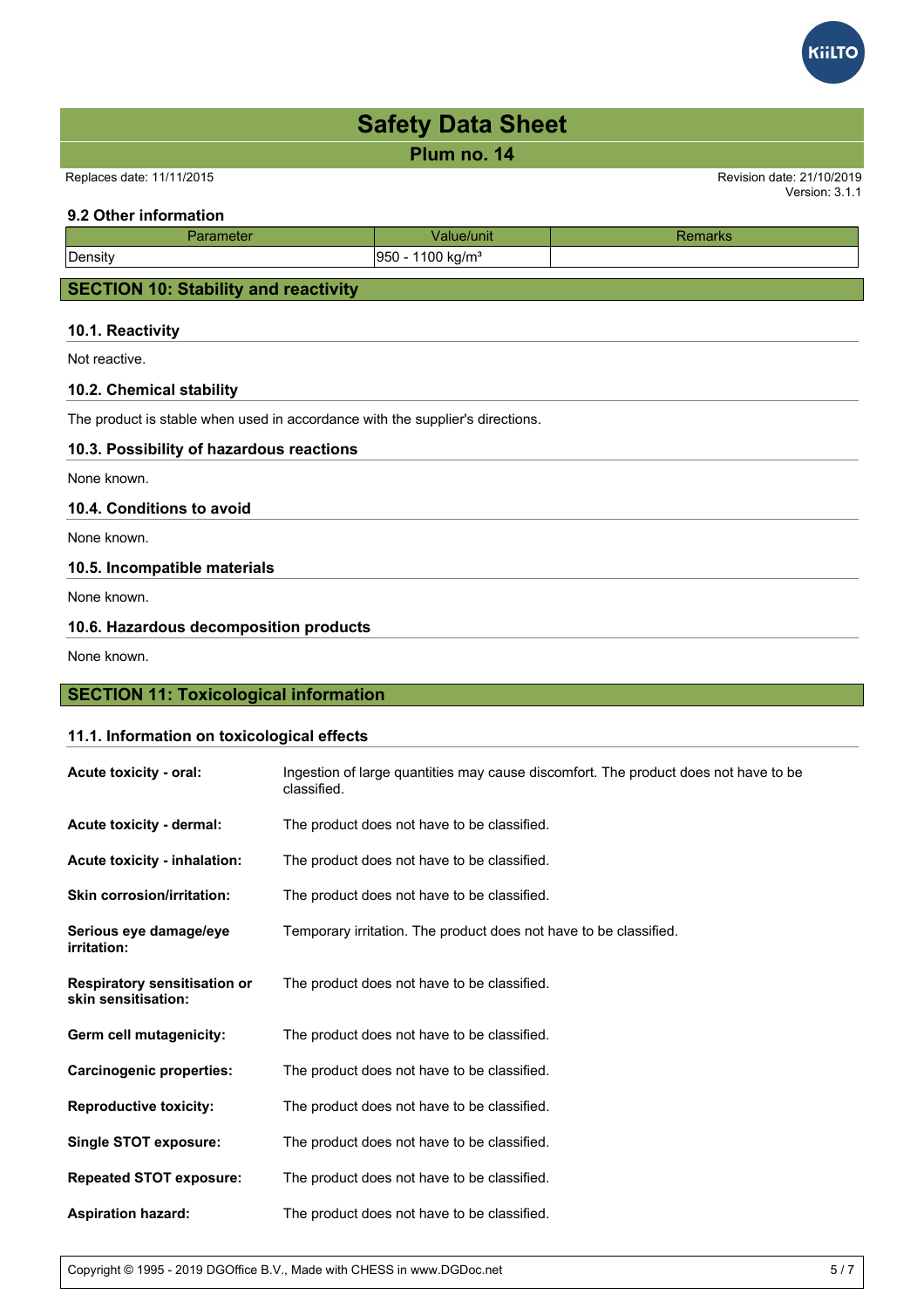

| <b>Safety Data Sheet</b> |  |  |
|--------------------------|--|--|
|--------------------------|--|--|

**Plum no. 14**

| Replaces date: 11/11/2015 |  |  |
|---------------------------|--|--|
|                           |  |  |

 Replaces date: 11/11/2015 Revision date: 21/10/2019 Version: 3.1.1

**Other toxicological effects:** The product has been safety evaluated in accordance with Regulation (EC) No 1223/2009 on cosmetic products, Article 10.

#### **SECTION 12: Ecological information**

#### **12.1. Toxicity**

The product does not have to be classified.

#### **12.2. Persistence and degradability**

Expected to be biodegradable.

#### **12.3. Bioaccumulative potential**

No bioaccumulation expected.

**12.4. Mobility in soil**

Test data are not available.

#### **12.5. Results of PBT and vPvB assessment**

The product does not contain any PBT or vPvB substances.

#### **12.6. Other adverse effects**

None known.

#### **SECTION 13: Disposal considerations**

#### **13.1. Waste treatment methods**

Contact the local authorities.

Empty, cleansed packaging should be disposed of for recycling.

**Category of waste:** 07 06 99 wastes not otherwise specified

#### **SECTION 14: Transport information**

**14.1. UN-No.:** Not applicable. **14.4. Packing group:** Not applicable. **14.2. UN proper shipping name: 14.3. Transport hazard class(es):**

Not applicable.

Not applicable. **14.5. Environmental hazards:**

Not applicable.

#### **14.6. Special precautions for user**

None.

#### **14.7. Transport in bulk according to Annex II of MARPOL and the IBC Code**

Not applicable.

#### **SECTION 15: Regulatory information**

#### **15.1. Safety, health and environmental regulations/legislation specific for the substance or mixture**

**Special Provisions:** This product is covered by Regulation (EC) No 1223/2009 of the European Parliament and of the Council on cosmetic products. The product is therefore not covered by Regulation (EC) No 1272/2008 of the European Parliament and Council of 16 December 2008 on

classification, labelling and packaging of substances and mixtures in accordance with